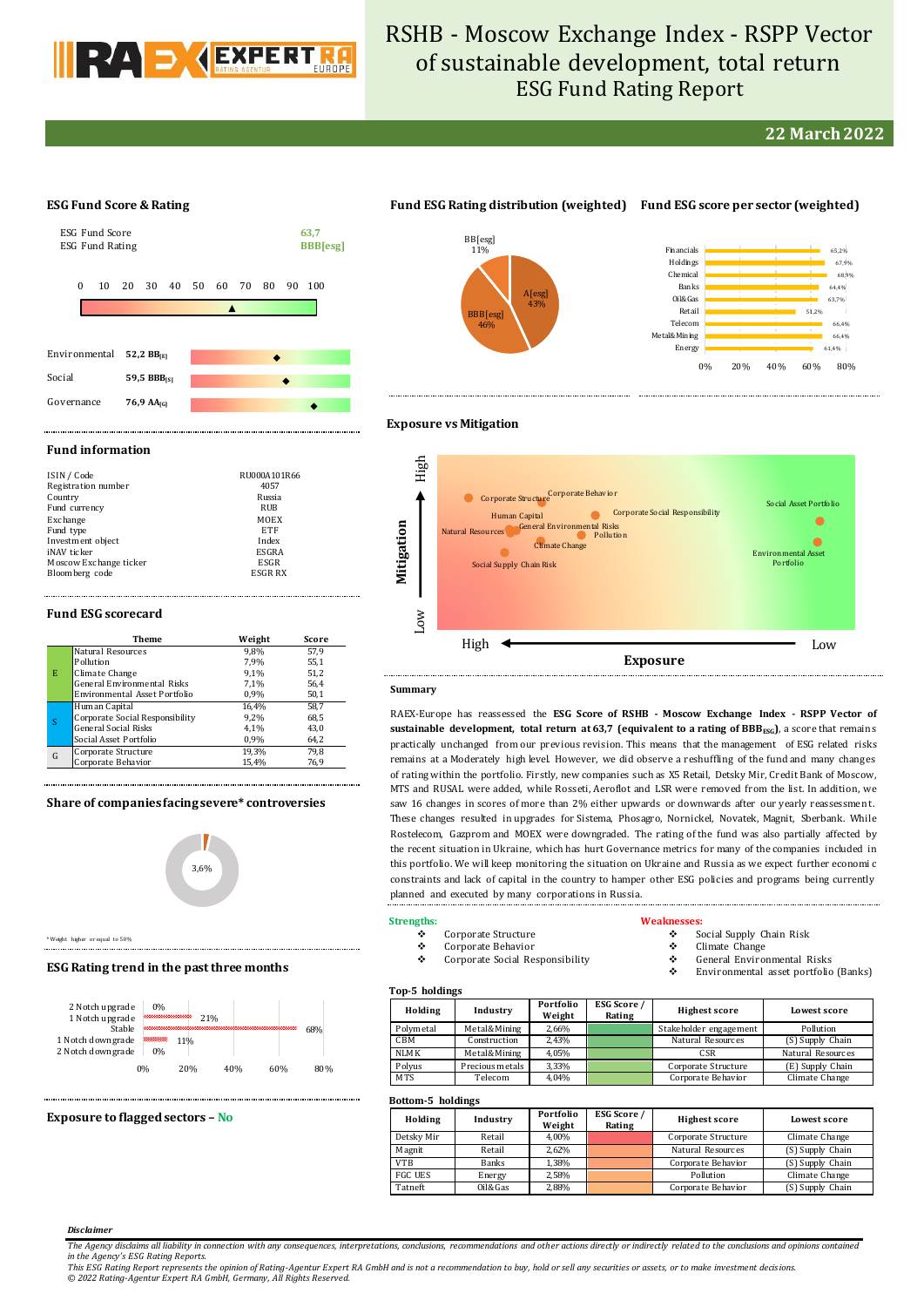### **Table 1. Fund ESG scoring per section**

| Holding                  | Country | Industry     | Portfolio<br>Weight* | ESG<br>Score | Natural Resources | Pollution | Climate Change | Environmental Risks<br>General | Environmental asset<br>portfolio | Human Capital | Corporate Social<br>Responsibility | General Social Risks | Social asset portfolio | Corporate Structure | Corporate Behavior |
|--------------------------|---------|--------------|----------------------|--------------|-------------------|-----------|----------------|--------------------------------|----------------------------------|---------------|------------------------------------|----------------------|------------------------|---------------------|--------------------|
| Inter RAO                | Russia  | Energy       | 3,51%                |              |                   |           |                |                                |                                  |               |                                    |                      |                        |                     |                    |
| Nornickel                | Russia  | Metal&Mining | 4,43%                |              |                   |           |                |                                |                                  |               |                                    |                      |                        |                     |                    |
| FGC UES                  | Russia  | Energy       | 2,58%                |              |                   |           |                |                                |                                  |               |                                    |                      |                        |                     |                    |
| <b>NLMK</b>              | Russia  | Metal&Mining | 4,05%                |              |                   |           |                |                                |                                  |               |                                    |                      |                        |                     |                    |
| Rostelecom               | Russia  | Telecom      | 4,09%                |              |                   |           |                |                                |                                  |               |                                    |                      |                        |                     |                    |
| X5 Retail                | Russia  | Retail       | 2,79%                |              |                   |           |                |                                |                                  |               |                                    |                      |                        |                     |                    |
| Severstal                | Russia  | Metal&Mining | 3,69%                |              |                   |           |                |                                |                                  |               |                                    |                      |                        |                     |                    |
| MMK                      | Russia  | Metal&Mining | 4,88%                |              |                   |           |                |                                |                                  |               |                                    |                      |                        |                     |                    |
| Polyus                   | Russia  | Metal&Mining | 3,33%                |              |                   |           |                |                                |                                  |               |                                    |                      |                        |                     |                    |
| Lukoil                   | Russia  | Oil&Gas      | 3,76%                |              |                   |           |                |                                |                                  |               |                                    |                      |                        |                     |                    |
| Rosneft                  | Russia  | Oil&Gas      | 3,17%                |              |                   |           |                |                                |                                  |               |                                    |                      |                        |                     |                    |
| Sberbank                 | Russia  | Banks        | 1,71%                |              |                   |           |                |                                |                                  |               |                                    |                      |                        |                     |                    |
| Phosagro                 | Russia  | Chemical     | 5,76%                |              |                   |           |                |                                |                                  |               |                                    |                      |                        |                     |                    |
| Sistema                  | Russia  | Holdings     | 2,36%                |              |                   |           |                |                                |                                  |               |                                    |                      |                        |                     |                    |
| Novatek                  | Russia  | Oil&Gas      | 4,42%                |              |                   |           |                |                                |                                  |               |                                    |                      |                        |                     |                    |
| Gazprom                  | Russia  | Oil&Gas      | 6,22%                |              |                   |           |                |                                |                                  |               |                                    |                      |                        |                     |                    |
| Tatneft                  | Russia  | Oil&Gas      | 2,88%                |              |                   |           |                |                                |                                  |               |                                    |                      |                        |                     |                    |
| Transneft                | Russia  | Oil&Gas      | 5,23%                |              |                   |           |                |                                |                                  |               |                                    |                      |                        |                     |                    |
| Rushydro                 | Russia  | Energy       | 5,80%                |              |                   |           |                |                                |                                  |               |                                    |                      |                        |                     |                    |
| Detsky Mir               | Russia  | Retail       | 4,00%                |              |                   |           |                |                                |                                  |               |                                    |                      |                        |                     |                    |
| Magnit                   | Russia  | Retail       | 2,62%                |              |                   |           |                |                                |                                  |               |                                    |                      |                        |                     |                    |
| Polymetal                | Russia  | Metal&Mining | 2,66%                |              |                   |           |                |                                |                                  |               |                                    |                      |                        |                     |                    |
| Petropavlovsk            | Russia  | Metal&Mining | 1,95%                |              |                   |           |                |                                |                                  |               |                                    |                      |                        |                     |                    |
| MOEX                     | Russia  | Financials   | 3,44%                |              |                   |           |                |                                |                                  |               |                                    |                      |                        |                     |                    |
| <b>VTB</b>               | Russia  | Banks        | 1,38%                |              |                   |           |                |                                |                                  |               |                                    |                      |                        |                     |                    |
| Credit Bank of<br>Moscow | Russia  | Banks        | 2,43%                |              |                   |           |                |                                |                                  |               |                                    |                      |                        |                     |                    |
| MTS                      | Russia  | Telecom      | 4,04%                |              |                   |           |                |                                |                                  |               |                                    |                      |                        |                     |                    |
| RUSAL                    | Russia  | Metal&Mining | 2,84%                |              |                   |           |                |                                |                                  |               |                                    |                      |                        |                     |                    |

C[esg] AAA[esg]

#### *Disclaimer*

The Agency disclaims all liability in connection with any consequences, interpretations, conclusions, recommendations and other actions directly or indirectly related to the conclusions and opinions contained<br>This ESG Rati